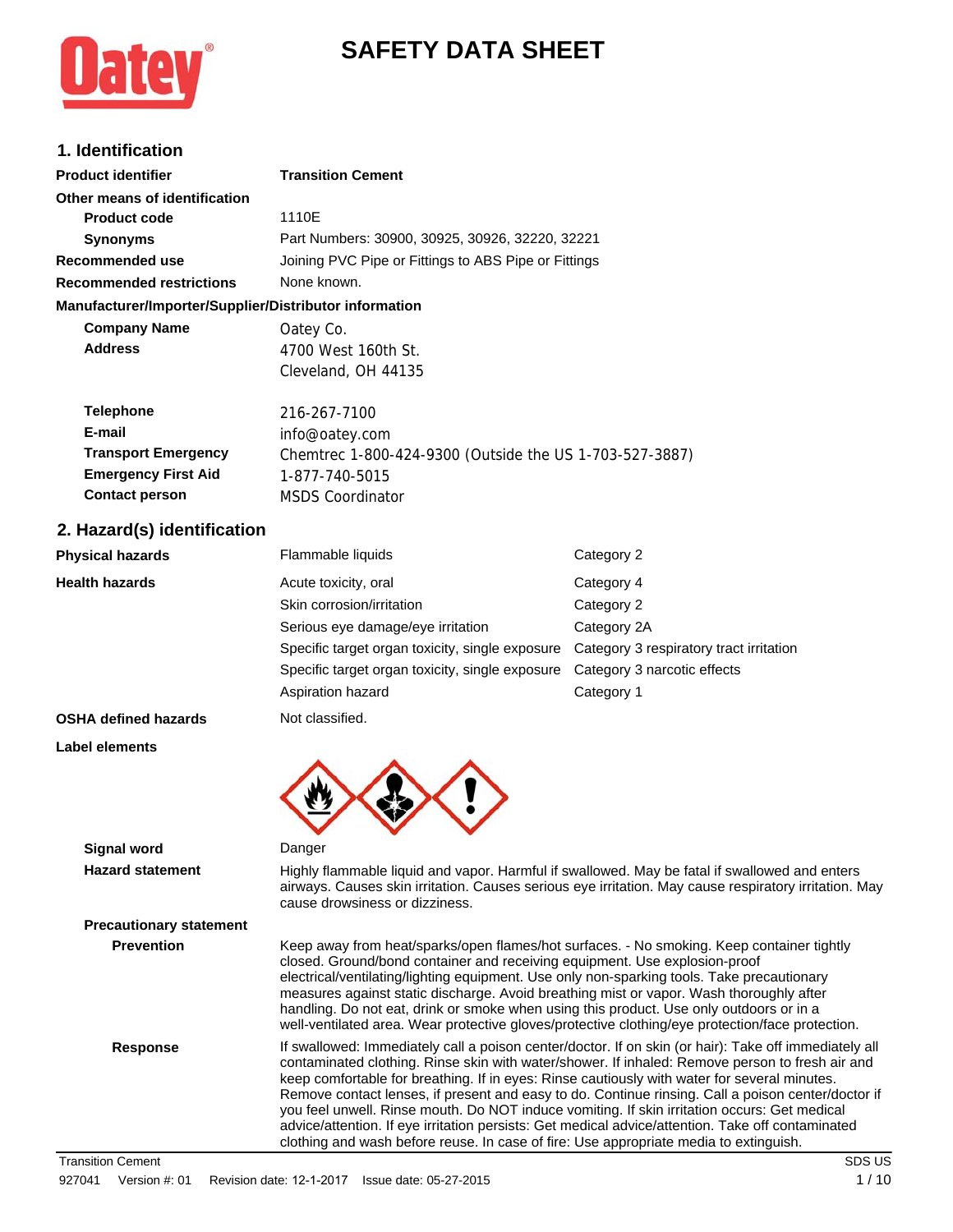#### **Hazard(s) not otherwise classified (HNOC)**

**Storage** Store in a well-ventilated place. Keep container tightly closed. Keep cool. Store locked up.

**Disposal** Dispose of contents/container in accordance with local/regional/national/international regulations.

Frequent or prolonged contact may defat and dry the skin, leading to discomfort and dermatitis. May form explosive peroxides. Contains a chemical classified by the US EPA as a suspected possible carcinogen.

#### **Supplemental information**

Not applicable.

### **3. Composition/information on ingredients**

#### **Mixtures**

| <b>Chemical name</b>     | <b>CAS number</b> | %         |
|--------------------------|-------------------|-----------|
| Furan, Tetrahydro-       | 109-99-9          | $30 - 50$ |
| Acetone                  | 67-64-1           | $10 - 25$ |
| Methyl ethyl ketone      | 78-93-3           | $10 - 25$ |
| Polyvinyl chloride       | 9002-86-2         | $12 - 20$ |
| Cyclohexanone            | 108-94-1          | $5 - 15$  |
| Silica, amorphous, fumed | 112945-52-5       | $1 - 5$   |

\*Designates that a specific chemical identity and/or percentage of composition has been withheld as a trade secret.

#### **4. First-aid measures** Remove victim to fresh air and keep at rest in a position comfortable for breathing. Call a POISON CENTER or doctor/physician if you feel unwell. **Inhalation** Take off immediately all contaminated clothing. Wash with plenty of soap and water. If skin irritation occurs: Get medical advice/attention. **Skin contact** Immediately flush eyes with plenty of water for at least 15 minutes. Remove contact lenses, if present and easy to do. Continue rinsing. If eye irritation persists: Get medical advice/attention. **Eye contact** Call a physician or poison control center immediately. Do not induce vomiting. If vomiting occurs, keep head low so that stomach content doesn't get into the lungs. Aspiration may cause pulmonary edema and pneumonitis. **Ingestion** Irritation of nose and throat. Aspiration may cause pulmonary edema and pneumonitis. Severe eye irritation. Symptoms may include stinging, tearing, redness, swelling, and blurred vision. May cause respiratory irritation. Vapors have a narcotic effect and may cause headache, fatigue, dizziness and nausea. Skin irritation. May cause redness and pain. **Most important symptoms/effects, acute and delayed** Provide general supportive measures and treat symptomatically. Thermal burns: Flush with water immediately. While flushing, remove clothes which do not adhere to affected area. Call an ambulance. Continue flushing during transport to hospital. In case of shortness of breath, give oxygen. Keep victim warm. Keep victim under observation. Symptoms may be delayed. **Indication of immediate medical attention and special treatment needed** Take off all contaminated clothing immediately. Ensure that medical personnel are aware of the material(s) involved, and take precautions to protect themselves. Wash contaminated clothing before reuse. **General information 5. Fire-fighting measures Suitable extinguishing media** Alcohol resistant foam. Water fog. Dry chemical powder. Carbon dioxide (CO2). **Unsuitable extinguishing** Do not use water jet as an extinguisher, as this will spread the fire. **media** Vapors may form explosive mixtures with air. Vapors may travel considerable distance to a source of ignition and flash back. During fire, gases hazardous to health may be formed. **Specific hazards arising from the chemical Special protective equipment** Self-contained breathing apparatus and full protective clothing must be worn in case of fire. **and precautions for firefighters** In case of fire and/or explosion do not breathe fumes. Move containers from fire area if you can do so without risk. **Fire fighting equipment/instructions Specific methods** Use standard firefighting procedures and consider the hazards of other involved materials. Highly flammable liquid and vapor. This product contains tetrahydrofuran that may form explosive organic peroxide when exposed to air or light or with age. **General fire hazards**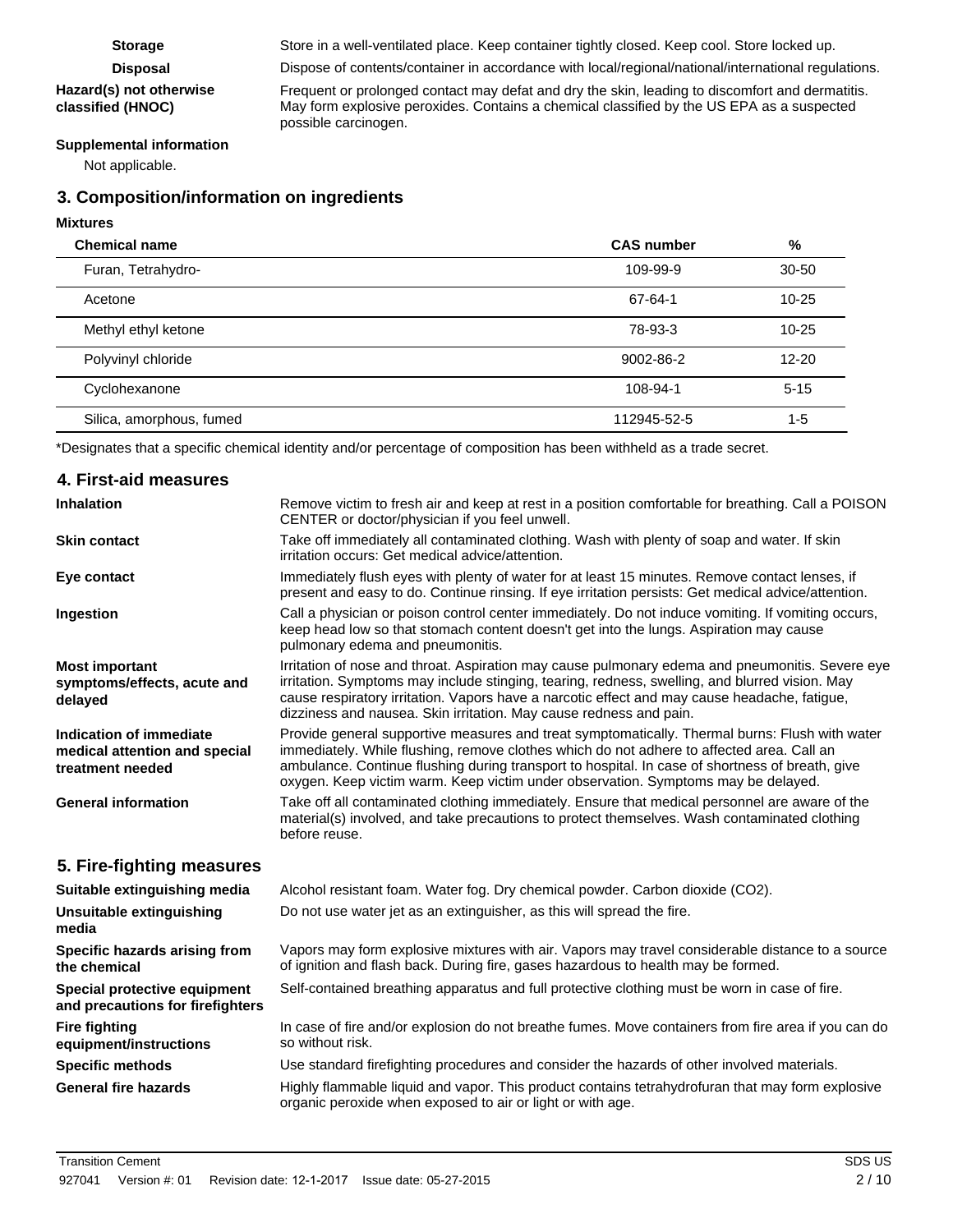### **6. Accidental release measures**

| Personal precautions,<br>protective equipment and<br>emergency procedures | Keep unnecessary personnel away. Keep people away from and upwind of spill/leak. Keep out of<br>low areas. Eliminate all ignition sources (no smoking, flares, sparks, or flames in immediate area).<br>Wear appropriate protective equipment and clothing during clean-up. Avoid breathing mist or<br>vapor. Do not touch damaged containers or spilled material unless wearing appropriate protective<br>clothing. Ventilate closed spaces before entering them. Local authorities should be advised if<br>significant spillages cannot be contained. For personal protection, see section 8 of the SDS.                                                                                                                                   |
|---------------------------------------------------------------------------|----------------------------------------------------------------------------------------------------------------------------------------------------------------------------------------------------------------------------------------------------------------------------------------------------------------------------------------------------------------------------------------------------------------------------------------------------------------------------------------------------------------------------------------------------------------------------------------------------------------------------------------------------------------------------------------------------------------------------------------------|
| <b>Methods and materials for</b><br>containment and cleaning up           | Eliminate all ignition sources (no smoking, flares, sparks, or flames in immediate area). Take<br>precautionary measures against static discharge. Use only non-sparking tools. Keep combustibles<br>(wood, paper, oil, etc.) away from spilled material. This product is miscible in water.                                                                                                                                                                                                                                                                                                                                                                                                                                                 |
|                                                                           | Large Spills: Stop the flow of material, if this is without risk. Use water spray to reduce vapors or<br>divert vapor cloud drift. Dike the spilled material, where this is possible. Cover with plastic sheet to<br>prevent spreading. Use a non-combustible material like vermiculite, sand or earth to soak up the<br>product and place into a container for later disposal. Prevent entry into waterways, sewer,<br>basements or confined areas. Following product recovery, flush area with water.                                                                                                                                                                                                                                      |
|                                                                           | Small Spills: Absorb with earth, sand or other non-combustible material and transfer to containers<br>for later disposal. Wipe up with absorbent material (e.g. cloth, fleece). Clean surface thoroughly to<br>remove residual contamination.                                                                                                                                                                                                                                                                                                                                                                                                                                                                                                |
|                                                                           | Never return spills to original containers for re-use. For waste disposal, see section 13 of the SDS.                                                                                                                                                                                                                                                                                                                                                                                                                                                                                                                                                                                                                                        |
| <b>Environmental precautions</b>                                          | Avoid discharge into drains, water courses or onto the ground.                                                                                                                                                                                                                                                                                                                                                                                                                                                                                                                                                                                                                                                                               |
| 7. Handling and storage                                                   |                                                                                                                                                                                                                                                                                                                                                                                                                                                                                                                                                                                                                                                                                                                                              |
| <b>Precautions for safe handling</b>                                      | Vapors may form explosive mixtures with air. Do not handle, store or open near an open flame,<br>sources of heat or sources of ignition. Protect material from direct sunlight. Explosion-proof<br>general and local exhaust ventilation. Take precautionary measures against static discharges. All<br>equipment used when handling the product must be grounded. Use non-sparking tools and<br>explosion-proof equipment. Avoid breathing mist or vapor. Avoid contact with eyes, skin, and<br>clothing. Avoid prolonged exposure. Do not taste or swallow. When using, do not eat, drink or<br>smoke. Wear appropriate personal protective equipment. Wash hands thoroughly after handling.<br>Observe good industrial hygiene practices. |
| Conditions for safe storage,<br>including any incompatibilities           | Store locked up. Keep away from heat, sparks and open flame. Prevent electrostatic charge<br>build-up by using common bonding and grounding techniques. Store in a cool, dry place out of<br>direct sunlight. Store in original tightly closed container. Store in a well-ventilated place. Store<br>away from incompatible materials (see Section 10 of the SDS).                                                                                                                                                                                                                                                                                                                                                                           |

## **8. Exposure controls/personal protection**

#### **Occupational exposure limits**

#### **US. OSHA Specifically Regulated Substances (29 CFR 1910.1001-1050)**

| <b>Components</b>                          | Type       | Value |  |
|--------------------------------------------|------------|-------|--|
| Polyvinyl chloride (CAS<br>$9002 - 86 - 2$ | STEL       | 5 ppm |  |
|                                            | <b>TWA</b> | ppm   |  |

#### **US. OSHA Table Z-1 Limits for Air Contaminants (29 CFR 1910.1000)**

| <b>Components</b>                          | <b>Type</b> | <b>Value</b>      | <b>Form</b>          |
|--------------------------------------------|-------------|-------------------|----------------------|
| Acetone (CAS 67-64-1)                      | PEL         | 2400 mg/m3        |                      |
|                                            |             | 1000 ppm          |                      |
| Cyclohexanone (CAS<br>$108 - 94 - 1$       | PEL         | 200 mg/m3         |                      |
|                                            |             | 50 ppm            |                      |
| Furan, Tetrahydro- (CAS<br>$109 - 99 - 9)$ | <b>PEL</b>  | 590 mg/m3         |                      |
|                                            |             | 200 ppm           |                      |
| Methyl ethyl ketone (CAS<br>78-93-3)       | PEL         | 590 mg/m3         |                      |
|                                            |             | $200$ ppm         |                      |
| Polyvinyl chloride (CAS<br>$9002 - 86 - 2$ | <b>PEL</b>  | $5 \text{ mg/m}$  | Respirable fraction. |
|                                            |             | $15 \text{ mg/m}$ | Total dust.          |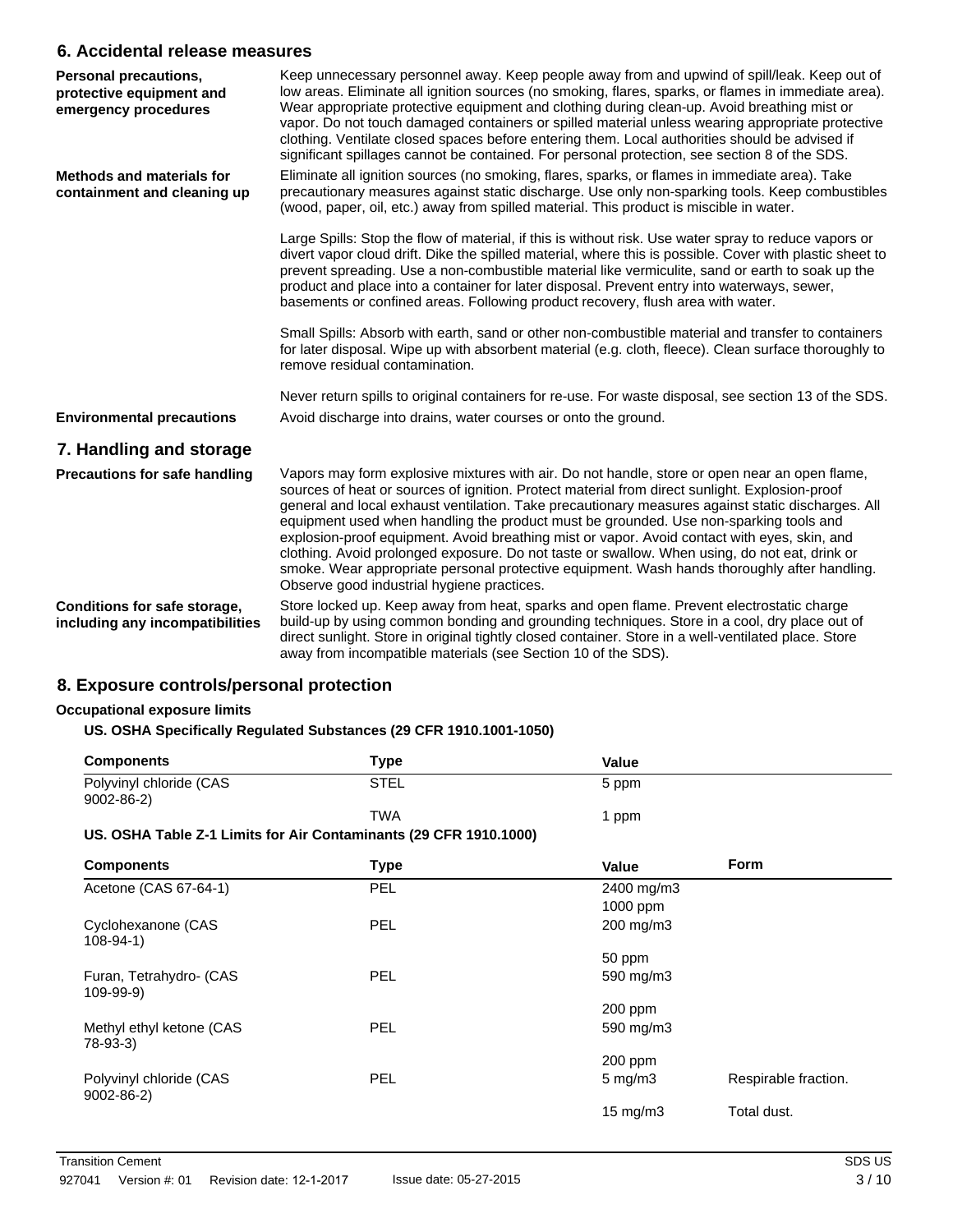#### **US. OSHA Table Z-3 (29 CFR 1910.1000)**

| <b>Components</b>                             | <b>Type</b> | Value          |                      |
|-----------------------------------------------|-------------|----------------|----------------------|
| Silica, amorphous, fumed<br>(CAS 112945-52-5) | <b>TWA</b>  | $0.8$ mg/m $3$ |                      |
|                                               |             | 20 mppcf       |                      |
| <b>US. ACGIH Threshold Limit Values</b>       |             |                |                      |
| <b>Components</b>                             | <b>Type</b> | Value          | Form                 |
| Acetone (CAS 67-64-1)                         | <b>STEL</b> | 750 ppm        |                      |
|                                               | <b>TWA</b>  | 500 ppm        |                      |
| Cyclohexanone (CAS<br>$108 - 94 - 1$          | <b>STEL</b> | 50 ppm         |                      |
|                                               | <b>TWA</b>  | 20 ppm         |                      |
| Furan, Tetrahydro- (CAS<br>$109-99-9)$        | <b>STEL</b> | 100 ppm        |                      |
|                                               | <b>TWA</b>  | 50 ppm         |                      |
| Methyl ethyl ketone (CAS<br>$78-93-3)$        | <b>STEL</b> | 300 ppm        |                      |
|                                               | <b>TWA</b>  | 200 ppm        |                      |
| Polyvinyl chloride (CAS<br>$9002 - 86 - 2$    | <b>TWA</b>  | 1 $mg/m3$      | Respirable fraction. |
| US. NIOSH: Pocket Guide to Chemical Hazards   |             |                |                      |
| <b>Components</b>                             | <b>Type</b> | Value          |                      |
| Acetone (CAS 67-64-1)                         | <b>TWA</b>  | 590 mg/m3      |                      |
|                                               |             | 250 ppm        |                      |
| Cyclohexanone (CAS<br>$108 - 94 - 1$          | <b>TWA</b>  | 100 mg/m3      |                      |
|                                               |             | 25 ppm         |                      |
| Furan, Tetrahydro- (CAS<br>109-99-9)          | <b>STEL</b> | 735 mg/m3      |                      |
|                                               |             | 250 ppm        |                      |
|                                               | <b>TWA</b>  | 590 mg/m3      |                      |
|                                               |             | 200 ppm        |                      |
| Methyl ethyl ketone (CAS<br>78-93-3)          | <b>STEL</b> | 885 mg/m3      |                      |
|                                               |             | 300 ppm        |                      |
|                                               | <b>TWA</b>  | 590 mg/m3      |                      |
|                                               |             | 200 ppm        |                      |
| Silica, amorphous, fumed<br>(CAS 112945-52-5) | <b>TWA</b>  | $6$ mg/m $3$   |                      |

#### **Biological limit values**

## **ACGIH Biological Exposure Indices**

| <b>Components</b>                          | Value             | <b>Determinant</b>                          | <b>Specimen</b> | <b>Sampling Time</b> |
|--------------------------------------------|-------------------|---------------------------------------------|-----------------|----------------------|
| Acetone (CAS 67-64-1)                      | $50 \text{ mg/l}$ | Acetone                                     | Urine           | $\star$              |
| Cyclohexanone (CAS<br>$108 - 94 - 1$       | $80 \text{ mg/l}$ | 1,2-Cyclohexan<br>ediol, with<br>hydrolysis | Urine           | $\star$              |
|                                            | $8 \text{ mg/l}$  | Cyclohexanol,<br>with hydrolysis            | Urine           | $\star$              |
| Furan, Tetrahydro- (CAS<br>$109 - 99 - 9)$ | $2 \text{ ma/l}$  | Tetrahydrofura<br>n                         | Urine           | $\star$              |
| Methyl ethyl ketone (CAS<br>78-93-3)       | 2 ma/l            | <b>MEK</b>                                  | Urine           | $\star$              |

\* - For sampling details, please see the source document.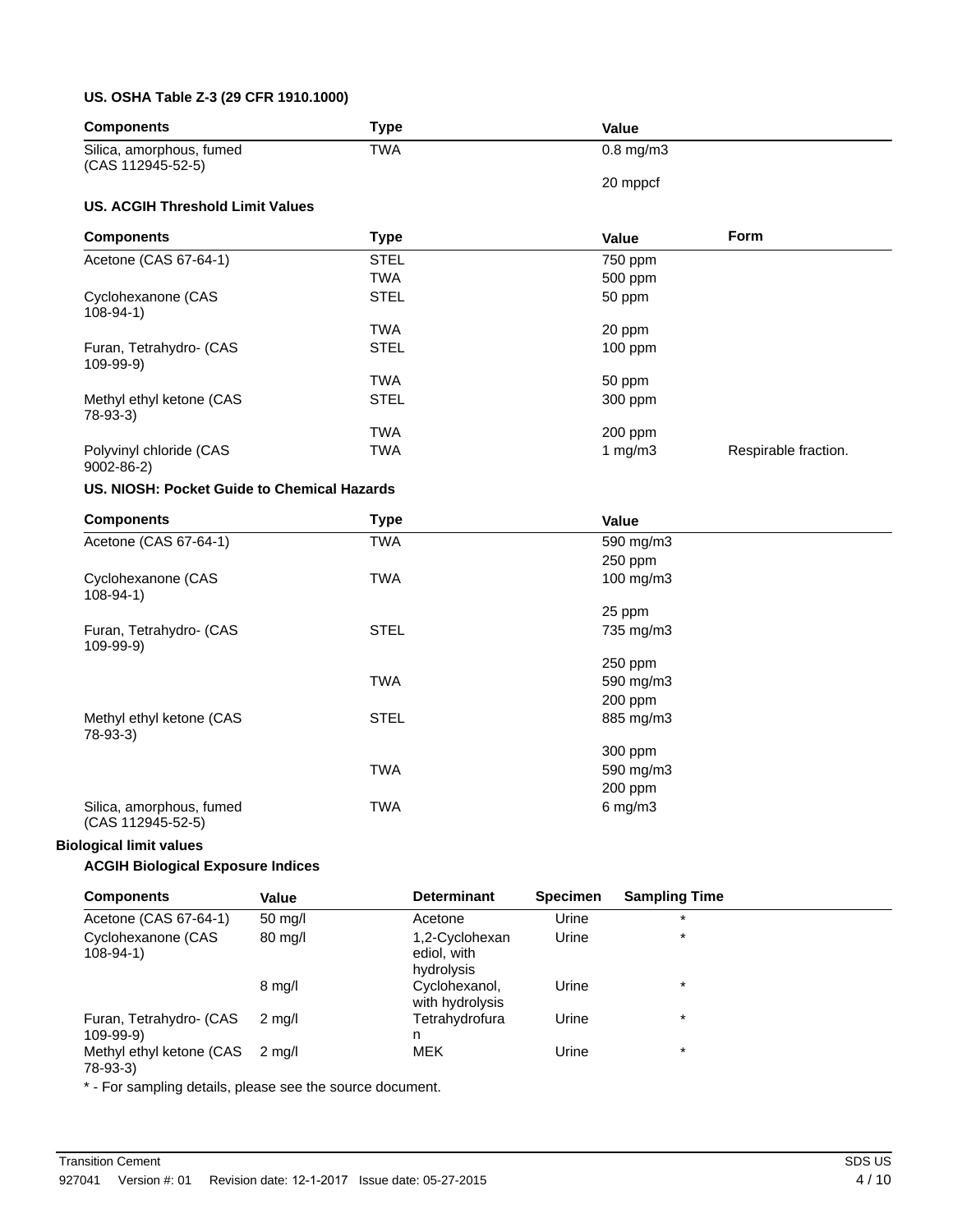## **Exposure guidelines**

| EXPOSULE GUIUEIIIIES                                                  |                                             |                                                                                                                                                                                                                                                                                                                                                                                                                                                                                                                                                            |  |
|-----------------------------------------------------------------------|---------------------------------------------|------------------------------------------------------------------------------------------------------------------------------------------------------------------------------------------------------------------------------------------------------------------------------------------------------------------------------------------------------------------------------------------------------------------------------------------------------------------------------------------------------------------------------------------------------------|--|
| US - California OELs: Skin designation                                |                                             |                                                                                                                                                                                                                                                                                                                                                                                                                                                                                                                                                            |  |
| Cyclohexanone (CAS 108-94-1)                                          |                                             | Can be absorbed through the skin.                                                                                                                                                                                                                                                                                                                                                                                                                                                                                                                          |  |
| US - Minnesota Haz Subs: Skin designation applies                     |                                             |                                                                                                                                                                                                                                                                                                                                                                                                                                                                                                                                                            |  |
| Cyclohexanone (CAS 108-94-1)                                          |                                             | Skin designation applies.                                                                                                                                                                                                                                                                                                                                                                                                                                                                                                                                  |  |
| US - Tennessee OELs: Skin designation                                 |                                             |                                                                                                                                                                                                                                                                                                                                                                                                                                                                                                                                                            |  |
| Cyclohexanone (CAS 108-94-1)                                          |                                             | Can be absorbed through the skin.                                                                                                                                                                                                                                                                                                                                                                                                                                                                                                                          |  |
| US ACGIH Threshold Limit Values: Skin designation                     |                                             |                                                                                                                                                                                                                                                                                                                                                                                                                                                                                                                                                            |  |
| Cyclohexanone (CAS 108-94-1)                                          |                                             | Can be absorbed through the skin.                                                                                                                                                                                                                                                                                                                                                                                                                                                                                                                          |  |
| Furan, Tetrahydro- (CAS 109-99-9)                                     |                                             | Can be absorbed through the skin.                                                                                                                                                                                                                                                                                                                                                                                                                                                                                                                          |  |
| US. NIOSH: Pocket Guide to Chemical Hazards                           |                                             |                                                                                                                                                                                                                                                                                                                                                                                                                                                                                                                                                            |  |
| Cyclohexanone (CAS 108-94-1)                                          |                                             | Can be absorbed through the skin.                                                                                                                                                                                                                                                                                                                                                                                                                                                                                                                          |  |
| Appropriate engineering<br>controls                                   |                                             | Explosion-proof general and local exhaust ventilation. Good general ventilation (typically 10 air<br>changes per hour) should be used. Ventilation rates should be matched to conditions. If<br>applicable, use process enclosures, local exhaust ventilation, or other engineering controls to<br>maintain airborne levels below recommended exposure limits. If exposure limits have not been<br>established, maintain airborne levels to an acceptable level. Eye wash facilities and emergency<br>shower must be available when handling this product. |  |
| Individual protection measures, such as personal protective equipment |                                             |                                                                                                                                                                                                                                                                                                                                                                                                                                                                                                                                                            |  |
| <b>Eye/face protection</b>                                            |                                             | Face shield is recommended. Wear safety glasses with side shields (or goggles).                                                                                                                                                                                                                                                                                                                                                                                                                                                                            |  |
| <b>Skin protection</b>                                                |                                             |                                                                                                                                                                                                                                                                                                                                                                                                                                                                                                                                                            |  |
| <b>Hand protection</b>                                                | Wear appropriate chemical resistant gloves. |                                                                                                                                                                                                                                                                                                                                                                                                                                                                                                                                                            |  |
| Other                                                                 |                                             | Wear appropriate chemical resistant clothing.                                                                                                                                                                                                                                                                                                                                                                                                                                                                                                              |  |
| <b>Respiratory protection</b>                                         |                                             | If engineering controls do not maintain airborne concentrations below recommended exposure<br>limits (where applicable) or to an acceptable level (in countries where exposure limits have not<br>been established), an approved respirator must be worn.                                                                                                                                                                                                                                                                                                  |  |
| <b>Thermal hazards</b>                                                |                                             | Wear appropriate thermal protective clothing, when necessary.                                                                                                                                                                                                                                                                                                                                                                                                                                                                                              |  |
| <b>General hygiene</b><br>considerations                              |                                             | When using, do not eat, drink or smoke. Always observe good personal hygiene measures, such<br>as washing after handling the material and before eating, drinking, and/or smoking. Routinely wash<br>work clothing and protective equipment to remove contaminants.                                                                                                                                                                                                                                                                                        |  |

## **9. Physical and chemical properties**

| Appearance                                   |                      |
|----------------------------------------------|----------------------|
| <b>Physical state</b>                        | Liquid.              |
| Form                                         | Translucent liquid.  |
| Color                                        | Green.               |
| Odor                                         | Solvent.             |
| <b>Odor threshold</b>                        | Not available.       |
| рH                                           | Not available.       |
| Melting point/freezing point                 | Not available.       |
| Initial boiling point and boiling<br>range   | 151 °F (66.11 °C)    |
| <b>Flash point</b>                           | $-4.0$ °F (-20.0 °C) |
| <b>Evaporation rate</b>                      | $5.5 - 8$            |
| <b>Flammability (solid, gas)</b>             | Not available.       |
| Upper/lower flammability or explosive limits |                      |
| <b>Flammability limit - lower</b><br>(%)     | 1.8                  |
| <b>Flammability limit - upper</b><br>(%)     | 11.8                 |
| Explosive limit - lower (%)                  | Not available.       |
| Explosive limit - upper (%)                  | Not available.       |
| Vapor pressure                               | 145 mm Hg @ 20 C     |
| <b>Vapor density</b>                         | 2.5                  |
| <b>Relative density</b>                      | $0.93 + 0.02$        |
|                                              |                      |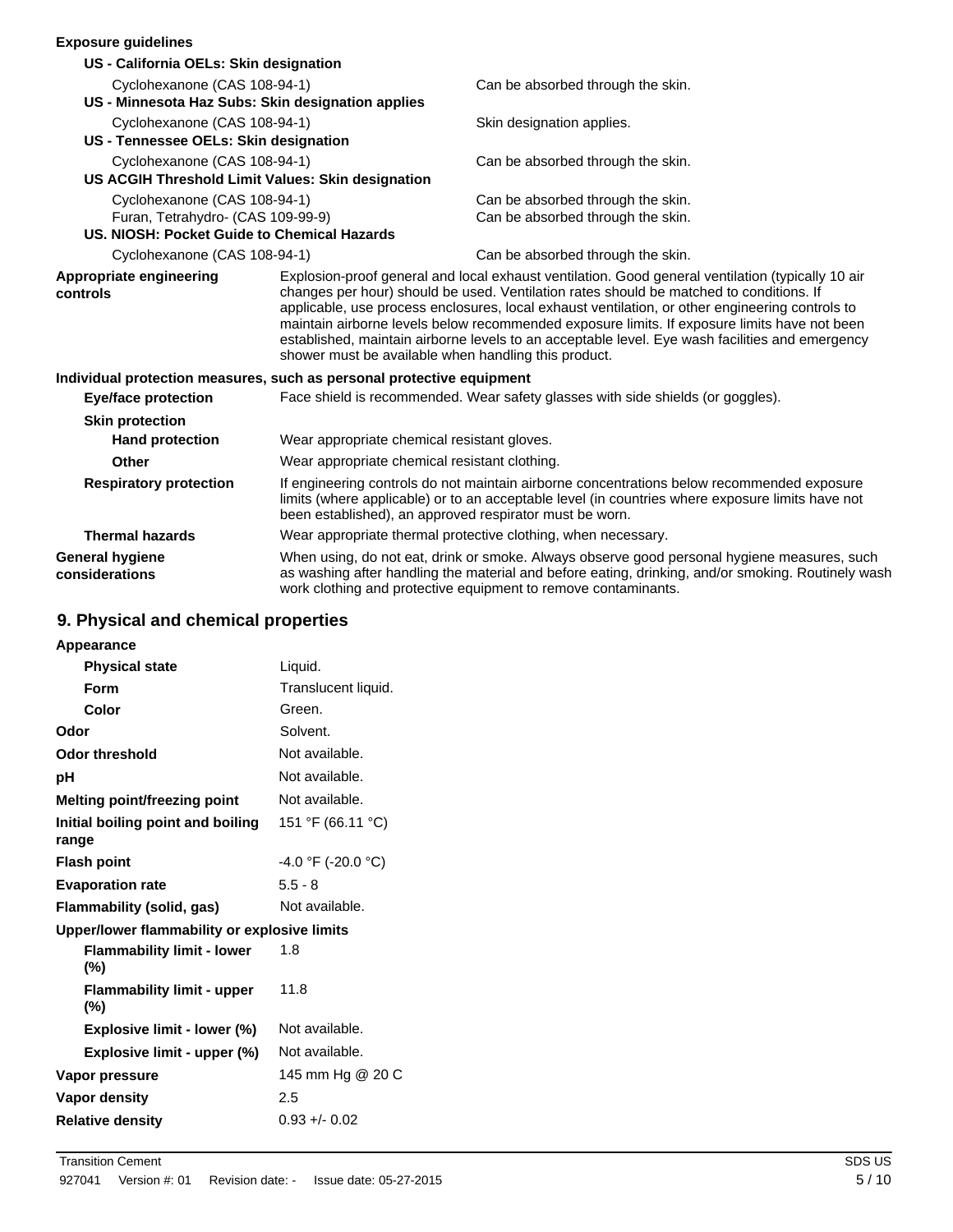| Solubility(ies)                                   |                            |
|---------------------------------------------------|----------------------------|
| Solubility (water)                                | Negligible                 |
| <b>Partition coefficient</b><br>(n-octanol/water) | Not available.             |
| <b>Auto-ignition temperature</b>                  | Not available.             |
| <b>Decomposition temperature</b>                  | Not available.             |
| <b>Viscosity</b>                                  | 1000 - 2100 cP             |
| <b>Other information</b>                          |                            |
| <b>Bulk density</b>                               | 7.8 lb/gal                 |
| VOC (Weight %)                                    | <510 g/l SCAQMD 1168/M316A |
|                                                   |                            |

## **10. Stability and reactivity**

| <b>Reactivity</b>                            | The product is stable and non-reactive under normal conditions of use, storage and transport.                                                     |
|----------------------------------------------|---------------------------------------------------------------------------------------------------------------------------------------------------|
| <b>Chemical stability</b>                    | Material is stable under normal conditions.                                                                                                       |
| <b>Possibility of hazardous</b><br>reactions | No dangerous reaction known under conditions of normal use.                                                                                       |
| <b>Conditions to avoid</b>                   | Avoid heat, sparks, open flames and other ignition sources. Avoid temperatures exceeding the<br>flash point. Contact with incompatible materials. |
| Incompatible materials                       | Acids. Strong oxidizing agents. Ammonia. Amines. Isocyanates. Caustics.                                                                           |
| <b>Hazardous decomposition</b><br>products   | No hazardous decomposition products are known.                                                                                                    |

## **11. Toxicological information**

## **Information on likely routes of exposure**

| <b>Inhalation</b>                                                                  | May be fatal if swallowed and enters airways. Headache. Nausea, vomiting. May cause irritation<br>to the respiratory system. Vapors have a narcotic effect and may cause headache, fatigue,<br>dizziness and nausea. Prolonged inhalation may be harmful.                                                                                                               |
|------------------------------------------------------------------------------------|-------------------------------------------------------------------------------------------------------------------------------------------------------------------------------------------------------------------------------------------------------------------------------------------------------------------------------------------------------------------------|
| <b>Skin contact</b>                                                                | Causes skin irritation.                                                                                                                                                                                                                                                                                                                                                 |
| Eye contact                                                                        | Causes serious eye irritation.                                                                                                                                                                                                                                                                                                                                          |
| Ingestion                                                                          | May be fatal if swallowed and enters airways. Harmful if swallowed. Harmful if swallowed. Droplets<br>of the product aspirated into the lungs through ingestion or vomiting may cause a serious<br>chemical pneumonia.                                                                                                                                                  |
| Symptoms related to the<br>physical, chemical and<br>toxicological characteristics | Irritation of nose and throat. Aspiration may cause pulmonary edema and pneumonitis. Severe<br>eye irritation. Symptoms may include stinging, tearing, redness, swelling, and blurred vision. May<br>cause respiratory irritation. Skin irritation. May cause redness and pain. Symptoms of<br>overexposure may be headache, dizziness, tiredness, nausea and vomiting. |

## **Information on toxicological effects**

| information on toxicological effects |                |                                                                                                   |  |  |
|--------------------------------------|----------------|---------------------------------------------------------------------------------------------------|--|--|
| <b>Acute toxicity</b>                |                | May be fatal if swallowed and enters airways. Narcotic effects. May cause respiratory irritation. |  |  |
| <b>Components</b>                    | <b>Species</b> | <b>Test Results</b>                                                                               |  |  |
| Acetone (CAS 67-64-1)                |                |                                                                                                   |  |  |
| Acute                                |                |                                                                                                   |  |  |
| Dermal                               |                |                                                                                                   |  |  |
| LD50                                 | Rabbit         | 20 ml/kg                                                                                          |  |  |
| <i><b>Inhalation</b></i>             |                |                                                                                                   |  |  |
| <b>LC50</b>                          | Rat            | 50 mg/l, 8 Hours                                                                                  |  |  |
| Oral                                 |                |                                                                                                   |  |  |
| LD50                                 | Rat            | 5800 mg/kg                                                                                        |  |  |
| Cyclohexanone (CAS 108-94-1)         |                |                                                                                                   |  |  |
| Acute                                |                |                                                                                                   |  |  |
| Dermal                               |                |                                                                                                   |  |  |
| LD50                                 | Rabbit         | 948 mg/kg                                                                                         |  |  |
|                                      |                |                                                                                                   |  |  |

LC50 Rat

*Inhalation*

8000 ppm, 4 hours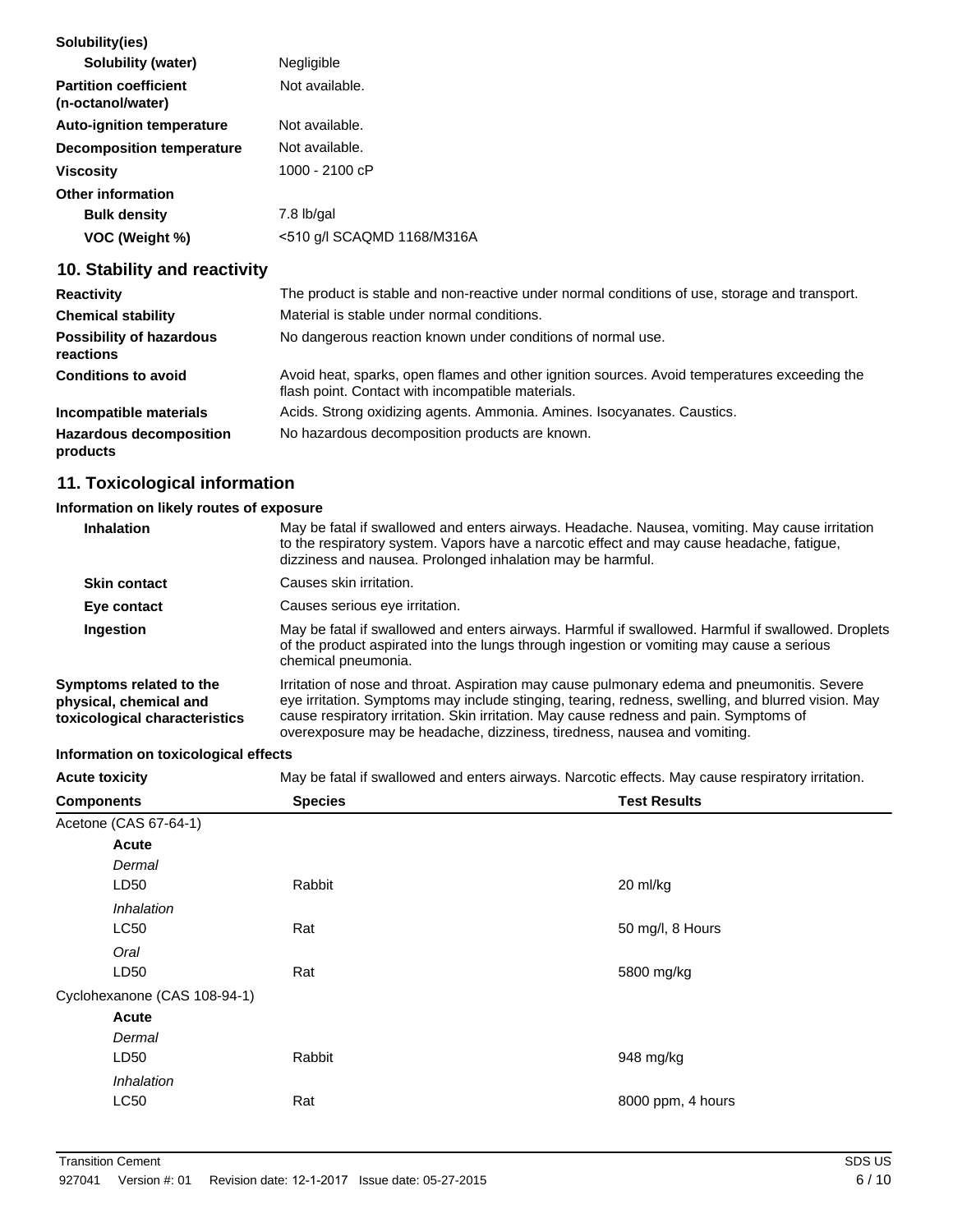| <b>Components</b>                                                                                                                                                                    | <b>Species</b>                                                                                                                                                                                                                                                                                                                                                                                                                                                                                                                                                                                                                                                                                                                                         |                |                                                            | <b>Test Results</b>                                                                                                                                                                        |
|--------------------------------------------------------------------------------------------------------------------------------------------------------------------------------------|--------------------------------------------------------------------------------------------------------------------------------------------------------------------------------------------------------------------------------------------------------------------------------------------------------------------------------------------------------------------------------------------------------------------------------------------------------------------------------------------------------------------------------------------------------------------------------------------------------------------------------------------------------------------------------------------------------------------------------------------------------|----------------|------------------------------------------------------------|--------------------------------------------------------------------------------------------------------------------------------------------------------------------------------------------|
| Oral<br>LD50                                                                                                                                                                         | Rat                                                                                                                                                                                                                                                                                                                                                                                                                                                                                                                                                                                                                                                                                                                                                    |                |                                                            | 1540 mg/kg                                                                                                                                                                                 |
|                                                                                                                                                                                      |                                                                                                                                                                                                                                                                                                                                                                                                                                                                                                                                                                                                                                                                                                                                                        |                |                                                            |                                                                                                                                                                                            |
| * Estimates for product may be based on additional component data not shown.                                                                                                         |                                                                                                                                                                                                                                                                                                                                                                                                                                                                                                                                                                                                                                                                                                                                                        |                |                                                            |                                                                                                                                                                                            |
| <b>Skin corrosion/irritation</b>                                                                                                                                                     | Causes skin irritation.                                                                                                                                                                                                                                                                                                                                                                                                                                                                                                                                                                                                                                                                                                                                |                |                                                            |                                                                                                                                                                                            |
| Serious eye damage/eye<br>irritation                                                                                                                                                 | Causes serious eye irritation.                                                                                                                                                                                                                                                                                                                                                                                                                                                                                                                                                                                                                                                                                                                         |                |                                                            |                                                                                                                                                                                            |
| Respiratory or skin sensitization                                                                                                                                                    |                                                                                                                                                                                                                                                                                                                                                                                                                                                                                                                                                                                                                                                                                                                                                        |                |                                                            |                                                                                                                                                                                            |
| <b>Respiratory sensitization</b>                                                                                                                                                     | Not available.                                                                                                                                                                                                                                                                                                                                                                                                                                                                                                                                                                                                                                                                                                                                         |                |                                                            |                                                                                                                                                                                            |
| <b>Skin sensitization</b>                                                                                                                                                            |                                                                                                                                                                                                                                                                                                                                                                                                                                                                                                                                                                                                                                                                                                                                                        |                | This product is not expected to cause skin sensitization.  |                                                                                                                                                                                            |
| <b>Germ cell mutagenicity</b>                                                                                                                                                        | No data available to indicate product or any components present at greater than 0.1% are<br>mutagenic or genotoxic.                                                                                                                                                                                                                                                                                                                                                                                                                                                                                                                                                                                                                                    |                |                                                            |                                                                                                                                                                                            |
| Carcinogenicity                                                                                                                                                                      | In 2012 USEPA Integrated Risk Information System (IRIS) reviewed a two species inhalation<br>lifetime study on THF conducted by NTP (1998). Male rats developed renal tumors and female<br>mice developed liver tumors while neither the female rats nor the male mice showed similar<br>results. Because the carcinogenic mechanisms could not be identified clearly in either species for<br>either tumor, the EPA determined that the male rat and female mouse findings are relevant to the<br>assessment of carcinogenic potential in humans. Therefore, the IRIS review concludes that these<br>data in aggregate indicate that there is "suggestive evidence of carcinogenic potential" following<br>exposure to THF by all routes of exposure. |                |                                                            |                                                                                                                                                                                            |
| IARC Monographs. Overall Evaluation of Carcinogenicity                                                                                                                               |                                                                                                                                                                                                                                                                                                                                                                                                                                                                                                                                                                                                                                                                                                                                                        |                |                                                            |                                                                                                                                                                                            |
| Cyclohexanone (CAS 108-94-1)<br>Polyvinyl chloride (CAS 9002-86-2)                                                                                                                   | 3 Not classifiable as to carcinogenicity to humans.<br>3 Not classifiable as to carcinogenicity to humans.<br>Silica, amorphous, fumed (CAS 112945-52-5)<br>3 Not classifiable as to carcinogenicity to humans.<br>OSHA Specifically Regulated Substances (29 CFR 1910.1001-1050)                                                                                                                                                                                                                                                                                                                                                                                                                                                                      |                |                                                            |                                                                                                                                                                                            |
| Polyvinyl chloride (CAS 9002-86-2)                                                                                                                                                   |                                                                                                                                                                                                                                                                                                                                                                                                                                                                                                                                                                                                                                                                                                                                                        |                | Cancer                                                     |                                                                                                                                                                                            |
| <b>Reproductive toxicity</b>                                                                                                                                                         | This product is not expected to cause reproductive or developmental effects.                                                                                                                                                                                                                                                                                                                                                                                                                                                                                                                                                                                                                                                                           |                |                                                            |                                                                                                                                                                                            |
| Specific target organ toxicity -<br>single exposure                                                                                                                                  | Narcotic effects. May cause drowsiness and dizziness. Respiratory tract irritation.                                                                                                                                                                                                                                                                                                                                                                                                                                                                                                                                                                                                                                                                    |                |                                                            |                                                                                                                                                                                            |
| Specific target organ toxicity -<br>repeated exposure                                                                                                                                | Not classified.                                                                                                                                                                                                                                                                                                                                                                                                                                                                                                                                                                                                                                                                                                                                        |                |                                                            |                                                                                                                                                                                            |
| <b>Aspiration hazard</b>                                                                                                                                                             | May be fatal if swallowed and enters airways.                                                                                                                                                                                                                                                                                                                                                                                                                                                                                                                                                                                                                                                                                                          |                |                                                            |                                                                                                                                                                                            |
| <b>Chronic effects</b>                                                                                                                                                               | Prolonged inhalation may be harmful.                                                                                                                                                                                                                                                                                                                                                                                                                                                                                                                                                                                                                                                                                                                   |                |                                                            |                                                                                                                                                                                            |
| 12. Ecological information                                                                                                                                                           |                                                                                                                                                                                                                                                                                                                                                                                                                                                                                                                                                                                                                                                                                                                                                        |                |                                                            |                                                                                                                                                                                            |
| <b>Ecotoxicity</b>                                                                                                                                                                   | The product is not classified as environmentally hazardous. However, this does not exclude the<br>possibility that large or frequent spills can have a harmful or damaging effect on the environment.                                                                                                                                                                                                                                                                                                                                                                                                                                                                                                                                                  |                |                                                            |                                                                                                                                                                                            |
| <b>Components</b>                                                                                                                                                                    |                                                                                                                                                                                                                                                                                                                                                                                                                                                                                                                                                                                                                                                                                                                                                        | <b>Species</b> |                                                            | <b>Test Results</b>                                                                                                                                                                        |
| Acetone (CAS 67-64-1)                                                                                                                                                                |                                                                                                                                                                                                                                                                                                                                                                                                                                                                                                                                                                                                                                                                                                                                                        |                |                                                            |                                                                                                                                                                                            |
| <b>Aquatic</b>                                                                                                                                                                       |                                                                                                                                                                                                                                                                                                                                                                                                                                                                                                                                                                                                                                                                                                                                                        |                |                                                            |                                                                                                                                                                                            |
| Fish                                                                                                                                                                                 | LC50                                                                                                                                                                                                                                                                                                                                                                                                                                                                                                                                                                                                                                                                                                                                                   |                |                                                            | Fathead minnow (Pimephales promelas) > 100 mg/l, 96 hours                                                                                                                                  |
| Cyclohexanone (CAS 108-94-1)                                                                                                                                                         |                                                                                                                                                                                                                                                                                                                                                                                                                                                                                                                                                                                                                                                                                                                                                        |                |                                                            |                                                                                                                                                                                            |
| <b>Aquatic</b>                                                                                                                                                                       |                                                                                                                                                                                                                                                                                                                                                                                                                                                                                                                                                                                                                                                                                                                                                        |                |                                                            |                                                                                                                                                                                            |
| Fish                                                                                                                                                                                 | LC50                                                                                                                                                                                                                                                                                                                                                                                                                                                                                                                                                                                                                                                                                                                                                   |                |                                                            | Fathead minnow (Pimephales promelas) 481 - 578 mg/l, 96 hours                                                                                                                              |
| * Estimates for product may be based on additional component data not shown.                                                                                                         |                                                                                                                                                                                                                                                                                                                                                                                                                                                                                                                                                                                                                                                                                                                                                        |                |                                                            |                                                                                                                                                                                            |
| Persistence and degradability                                                                                                                                                        |                                                                                                                                                                                                                                                                                                                                                                                                                                                                                                                                                                                                                                                                                                                                                        |                | No data is available on the degradability of this product. |                                                                                                                                                                                            |
| <b>Bioaccumulative potential</b>                                                                                                                                                     | No data available.                                                                                                                                                                                                                                                                                                                                                                                                                                                                                                                                                                                                                                                                                                                                     |                |                                                            |                                                                                                                                                                                            |
| Partition coefficient n-octanol / water (log Kow)<br>Acetone (CAS 67-64-1)<br>Cyclohexanone (CAS 108-94-1)<br>Furan, Tetrahydro- (CAS 109-99-9)<br>Methyl ethyl ketone (CAS 78-93-3) |                                                                                                                                                                                                                                                                                                                                                                                                                                                                                                                                                                                                                                                                                                                                                        |                | $-0.24$<br>0.81<br>0.46<br>0.29                            |                                                                                                                                                                                            |
| <b>Mobility in soil</b>                                                                                                                                                              | No data available.                                                                                                                                                                                                                                                                                                                                                                                                                                                                                                                                                                                                                                                                                                                                     |                |                                                            |                                                                                                                                                                                            |
| Other adverse effects                                                                                                                                                                |                                                                                                                                                                                                                                                                                                                                                                                                                                                                                                                                                                                                                                                                                                                                                        |                |                                                            | No other adverse environmental effects (e.g. ozone depletion, photochemical ozone creation<br>potential, endocrine disruption, global warming potential) are expected from this component. |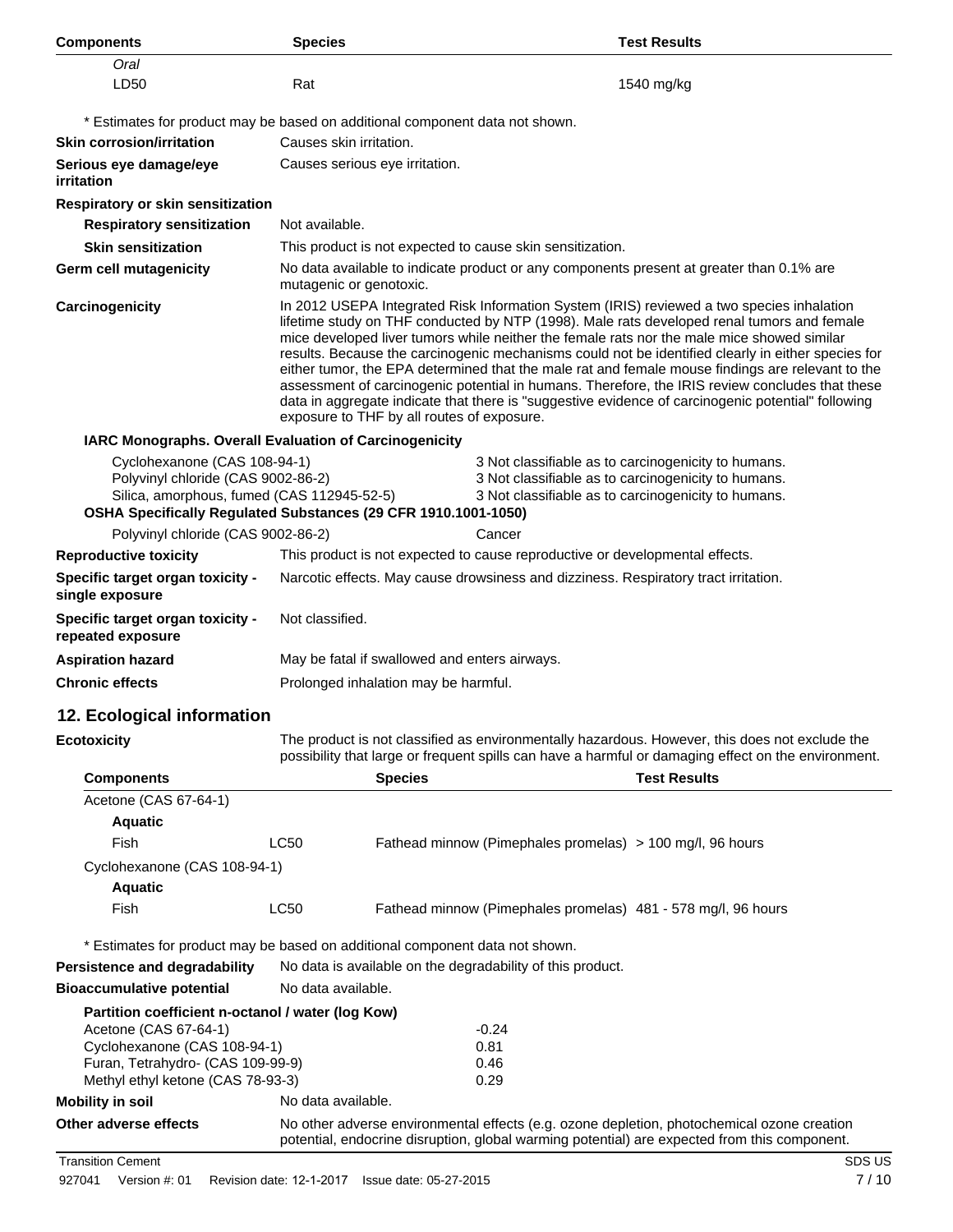## **13. Disposal considerations**

| <b>Disposal instructions</b>             | Collect and reclaim or dispose in sealed containers at licensed waste disposal site. This material<br>and its container must be disposed of as hazardous waste. Do not allow this material to drain into<br>sewers/water supplies. Do not contaminate ponds, waterways or ditches with chemical or used<br>container. Dispose of contents/container in accordance with local/regional/national/international<br>regulations. |
|------------------------------------------|------------------------------------------------------------------------------------------------------------------------------------------------------------------------------------------------------------------------------------------------------------------------------------------------------------------------------------------------------------------------------------------------------------------------------|
| Local disposal regulations               | Dispose in accordance with all applicable regulations.                                                                                                                                                                                                                                                                                                                                                                       |
| Hazardous waste code                     | The waste code should be assigned in discussion between the user, the producer and the waste<br>disposal company.                                                                                                                                                                                                                                                                                                            |
| Waste from residues / unused<br>products | Dispose of in accordance with local regulations. Empty containers or liners may retain some<br>product residues. This material and its container must be disposed of in a safe manner (see:<br>Disposal instructions).                                                                                                                                                                                                       |
| <b>Contaminated packaging</b>            | Empty containers should be taken to an approved waste handling site for recycling or disposal.<br>Since emptied containers may retain product residue, follow label warnings even after container is<br>emptied.                                                                                                                                                                                                             |

## **14. Transport information**

| <b>DOT</b>                                                     |                                                                                                      |
|----------------------------------------------------------------|------------------------------------------------------------------------------------------------------|
| <b>UN number</b>                                               | <b>UN1133</b>                                                                                        |
| UN proper shipping name                                        | Adhesives                                                                                            |
| <b>Transport hazard class(es)</b>                              |                                                                                                      |
| <b>Class</b>                                                   | 3                                                                                                    |
| <b>Subsidiary risk</b>                                         |                                                                                                      |
| Label(s)                                                       | 3                                                                                                    |
| <b>Packing group</b>                                           | $\mathbf{I}$                                                                                         |
|                                                                | Special precautions for user Read safety instructions, SDS and emergency procedures before handling. |
| <b>Special provisions</b>                                      | T11, TP1, TP8, TP27                                                                                  |
| <b>Packaging exceptions</b>                                    | 150                                                                                                  |
| Packaging non bulk                                             | 201                                                                                                  |
| Packaging bulk                                                 | 243                                                                                                  |
| <b>IATA</b>                                                    |                                                                                                      |
| <b>UN number</b>                                               | <b>UN1133</b>                                                                                        |
| UN proper shipping name                                        | Adhesives                                                                                            |
| <b>Transport hazard class(es)</b>                              |                                                                                                      |
| <b>Class</b>                                                   | 3                                                                                                    |
| <b>Subsidiary risk</b>                                         |                                                                                                      |
| Packing group                                                  | $\mathbf{I}$                                                                                         |
| <b>Environmental hazards</b>                                   | No.                                                                                                  |
| <b>ERG Code</b>                                                | 3L                                                                                                   |
|                                                                | Special precautions for user Read safety instructions, SDS and emergency procedures before handling. |
| <b>IMDG</b>                                                    |                                                                                                      |
| <b>UN number</b>                                               | <b>UN1133</b>                                                                                        |
| UN proper shipping name                                        | <b>ADHESIVES</b>                                                                                     |
| Transport hazard class(es)                                     |                                                                                                      |
| <b>Class</b>                                                   | 3                                                                                                    |
| <b>Subsidiary risk</b>                                         |                                                                                                      |
| <b>Packing group</b>                                           | $\mathbf{I}$                                                                                         |
| <b>Environmental hazards</b>                                   |                                                                                                      |
| <b>Marine pollutant</b>                                        | No.                                                                                                  |
| <b>EmS</b>                                                     | F-E, S-D                                                                                             |
|                                                                | Special precautions for user Read safety instructions, SDS and emergency procedures before handling. |
| Transport in bulk according to<br>Annex II of MARPOL 73/78 and | Not available.                                                                                       |
| the IBC Code                                                   |                                                                                                      |
|                                                                |                                                                                                      |

## **15. Regulatory information**

| US federal regulations | This product is a "Hazardous Chemical" as defined by the OSHA Hazard Communication |
|------------------------|------------------------------------------------------------------------------------|
|                        | Standard, 29 CFR 1910, 1200.                                                       |
|                        | All components are on the U.S. EPA TSCA Inventory List.                            |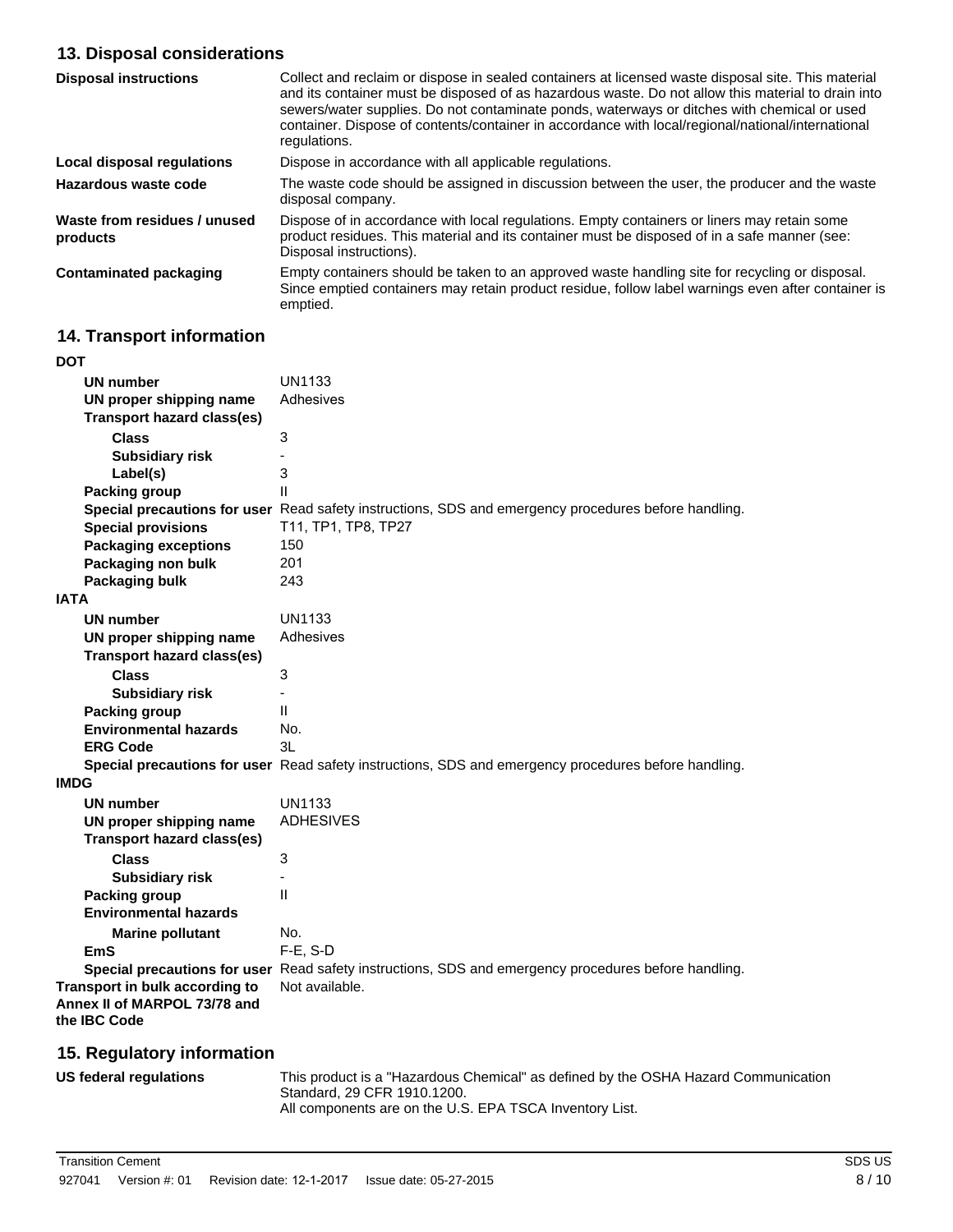| Not regulated.                                                                                                                                                                                                                 | TSCA Section 12(b) Export Notification (40 CFR 707, Subpt. D)                              |                                                                                                             |
|--------------------------------------------------------------------------------------------------------------------------------------------------------------------------------------------------------------------------------|--------------------------------------------------------------------------------------------|-------------------------------------------------------------------------------------------------------------|
| Polyvinyl chloride (CAS 9002-86-2)                                                                                                                                                                                             | OSHA Specifically Regulated Substances (29 CFR 1910.1001-1050)                             | Cancer<br>Central nervous system<br>Liver<br><b>Blood</b><br>Flammability                                   |
| <b>CERCLA Hazardous Substance List (40 CFR 302.4)</b><br>Acetone (CAS 67-64-1)<br>Cyclohexanone (CAS 108-94-1)<br>Furan, Tetrahydro- (CAS 109-99-9)<br>Methyl ethyl ketone (CAS 78-93-3)                                       |                                                                                            | LISTED<br><b>LISTED</b><br><b>LISTED</b><br><b>LISTED</b>                                                   |
| Superfund Amendments and Reauthorization Act of 1986 (SARA)<br><b>Hazard categories</b>                                                                                                                                        | Immediate Hazard - Yes<br>Delayed Hazard - No<br>Fire Hazard - Yes<br>Pressure Hazard - No |                                                                                                             |
| SARA 302 Extremely hazardous substance                                                                                                                                                                                         | Reactivity Hazard - No                                                                     |                                                                                                             |
| Not listed.                                                                                                                                                                                                                    |                                                                                            |                                                                                                             |
| SARA 311/312 Hazardous<br>chemical                                                                                                                                                                                             | No                                                                                         |                                                                                                             |
| SARA 313 (TRI reporting)<br>Not regulated.                                                                                                                                                                                     |                                                                                            |                                                                                                             |
| Other federal regulations                                                                                                                                                                                                      |                                                                                            |                                                                                                             |
|                                                                                                                                                                                                                                | Clean Air Act (CAA) Section 112 Hazardous Air Pollutants (HAPs) List                       |                                                                                                             |
| Not regulated.                                                                                                                                                                                                                 | Clean Air Act (CAA) Section 112(r) Accidental Release Prevention (40 CFR 68.130)           |                                                                                                             |
| Not regulated.                                                                                                                                                                                                                 |                                                                                            |                                                                                                             |
| <b>Safe Drinking Water Act</b><br>(SDWA)                                                                                                                                                                                       | Not regulated.                                                                             |                                                                                                             |
| <b>Chemical Code Number</b>                                                                                                                                                                                                    |                                                                                            | Drug Enforcement Administration (DEA). List 2, Essential Chemicals (21 CFR 1310.02(b) and 1310.04(f)(2) and |
| Acetone (CAS 67-64-1)                                                                                                                                                                                                          |                                                                                            | 6532                                                                                                        |
| Methyl ethyl ketone (CAS 78-93-3)                                                                                                                                                                                              |                                                                                            | 6714<br>Drug Enforcement Administration (DEA). List 1 & 2 Exempt Chemical Mixtures (21 CFR 1310.12(c))      |
| Acetone (CAS 67-64-1)<br>Methyl ethyl ketone (CAS 78-93-3)                                                                                                                                                                     | <b>DEA Exempt Chemical Mixtures Code Number</b>                                            | 35 %WV<br>35 %WV                                                                                            |
| Acetone (CAS 67-64-1)                                                                                                                                                                                                          |                                                                                            | 6532                                                                                                        |
| Methyl ethyl ketone (CAS 78-93-3)                                                                                                                                                                                              |                                                                                            | 6714                                                                                                        |
| <b>US state regulations</b>                                                                                                                                                                                                    |                                                                                            |                                                                                                             |
| <b>US. Massachusetts RTK - Substance List</b><br>Acetone (CAS 67-64-1)<br>Cyclohexanone (CAS 108-94-1)<br>Furan, Tetrahydro- (CAS 109-99-9)<br>Methyl ethyl ketone (CAS 78-93-3)<br>Silica, amorphous, fumed (CAS 112945-52-5) |                                                                                            |                                                                                                             |
|                                                                                                                                                                                                                                | US. New Jersey Worker and Community Right-to-Know Act                                      |                                                                                                             |
| Acetone (CAS 67-64-1)<br>Cyclohexanone (CAS 108-94-1)<br>Furan, Tetrahydro- (CAS 109-99-9)<br>Methyl ethyl ketone (CAS 78-93-3)<br>Polyvinyl chloride (CAS 9002-86-2)                                                          | US. Pennsylvania Worker and Community Right-to-Know Law                                    |                                                                                                             |
| Acetone (CAS 67-64-1)                                                                                                                                                                                                          |                                                                                            |                                                                                                             |
| Cyclohexanone (CAS 108-94-1)<br>Furan, Tetrahydro- (CAS 109-99-9)                                                                                                                                                              |                                                                                            |                                                                                                             |
| <b>Transition Cement</b>                                                                                                                                                                                                       |                                                                                            | SDS US                                                                                                      |